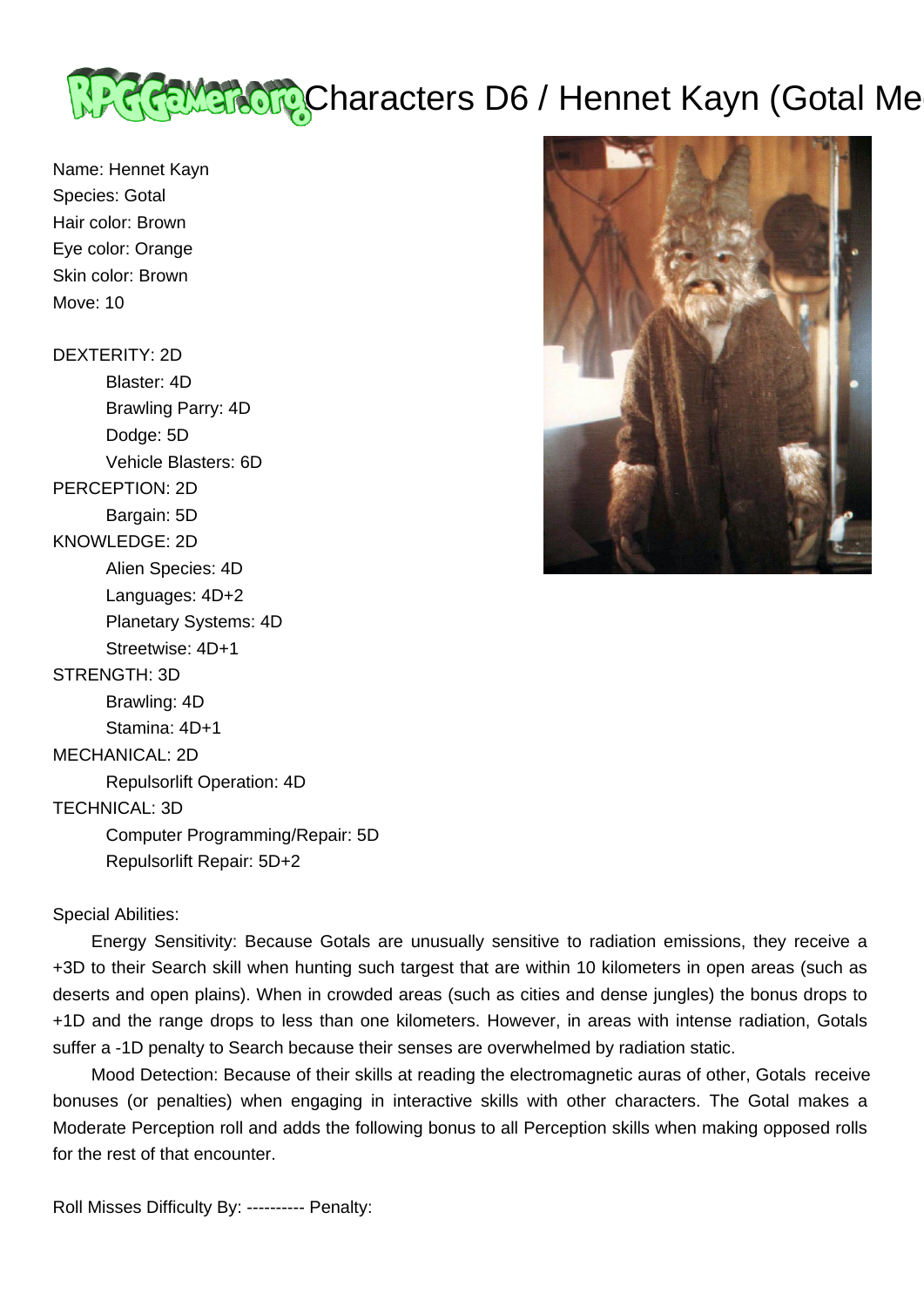

 Fast Initiative: Gotals who are not suffering from radiation static receive a +1D when rolling initiative against non-Gotal opponents. This is due to their ability to read the emotions and intentions of others.

Story Factors:

 Droid Hate: Gotals dislike droids because the emissions produced by droids overwhelm their special senses. They receive a-1 D to all

Perception-based skill rolls when within three meters of a droid.

 Reputation: Because of the Gotal's reputation as being overly sensitive to moods and feelings, other species are uncomfortable dealing with them.. Assign modifiers as appropriate.

Equipment: 500 Credits, Blaster Pistol (4D), Street Clothes, Toolkit, Comlink, Datapad

FORCE SENSITIVE - N FORCE POINTS 2 DARK SIDE POINTS 0 CHARACTER POINTS 4

Description: Hennet Kayn was a Gotal who spent time on the planet Tatooine during the Galactic Civil War. In the year 0 BBY, Kayn was in Chalmun's Spaceport Cantina in the Mos Eisley spaceport when the bounty hunter Greedo confronted the smuggler Han Solo in one of the establishment's booths. Kayn moved into one of the other booths just before Solo shot and killed Greedo.

## **Biography**

The Gotal Hennet Kayn was present in the spaceport of Mos Eisley on the planet Tatooine in the year 0 BBY, during the Galactic Civil War between the Galactic Empire and the Alliance to Restore the Republic. Shortly before the Battle of Yavin, the Gotal was in Chalmun's Spaceport Cantina in Mos Eisley when the smuggler Han Solo attempted to leave the establishment, only to be forced back into his seat by the bounty hunter Greedo.

As Solo and Greedo discussed the bounty on the smuggler's head, Kayn walked from the direction of the cantina's main bar into a booth, where the Abyssin Myo and the Talz Muftak were seated. Solo and Greedo then exchanged blasterfire, with Solo killing the bounty hunter, which briefly drew the attention of many patrons in the cantina.

## Personality and traits

Kayn had orange eyes, and brown fur and skin.